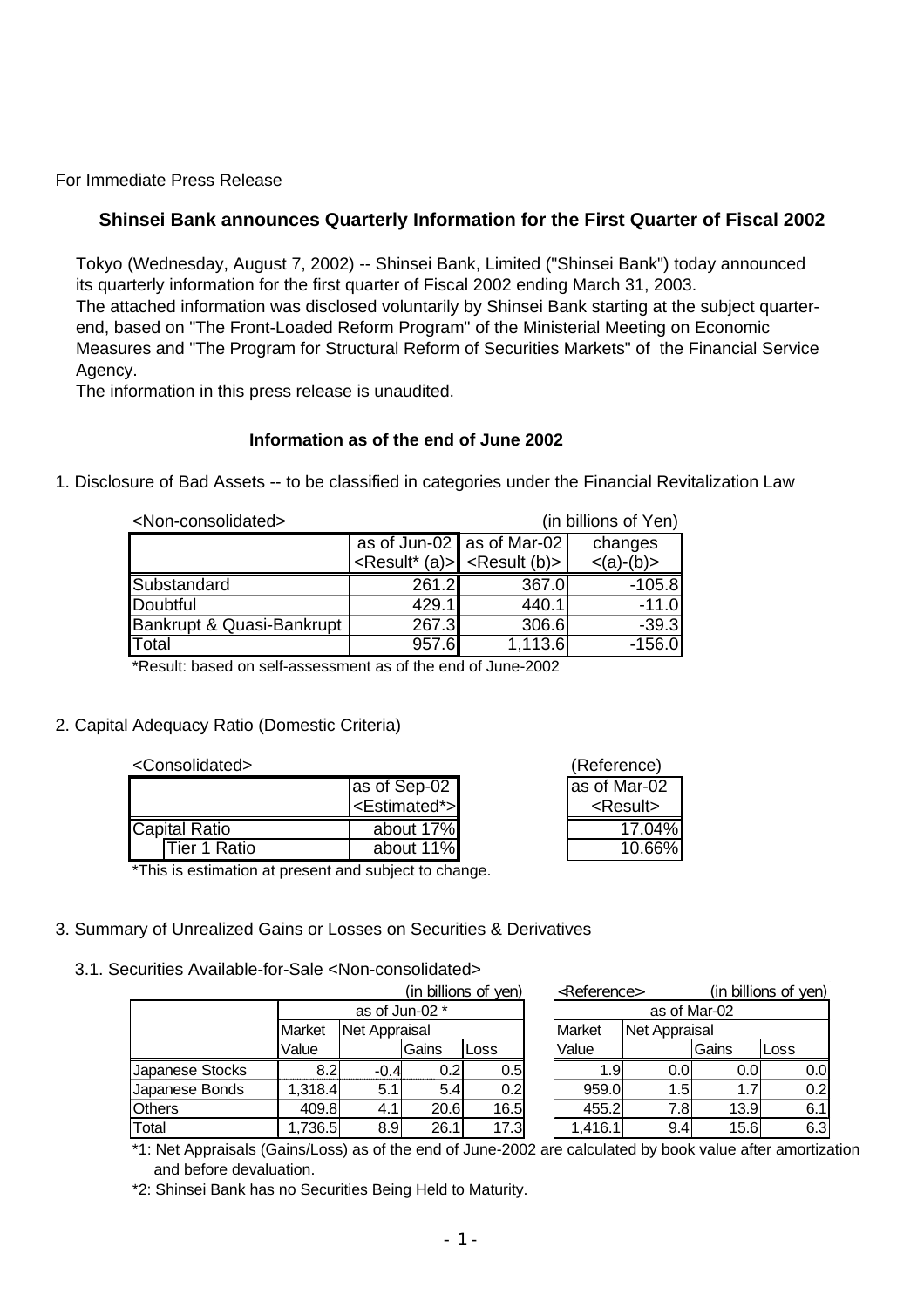#### 3.2. Derivatives <Consolidated>

| (a) Interest Rate-Related Transactions | (in billions of Yen)     |        |             | <reference></reference> |                          | (in billions of Yen) |             |
|----------------------------------------|--------------------------|--------|-------------|-------------------------|--------------------------|----------------------|-------------|
|                                        | as of June 28, 2002      |        |             |                         | as of March 31, 2002     |                      |             |
|                                        | <b>Contractual Value</b> |        |             |                         | <b>Contractual Value</b> |                      |             |
|                                        | or Notional              | Market | Unrealized  |                         | or Notional              | Market               | Unrealized  |
| <unaudited base=""></unaudited>        | <b>Principal Amount</b>  | Value  | Gain (Loss) |                         | <b>Principal Amount</b>  | Value                | Gain (Loss) |
| Forward Rate Agreement (Listed)        | 657.2                    | 0.6    | 0.6I        |                         | 285.1                    | $-0.1$               | $-0.1$      |
| Interest Rate Swap (OTC)               | 6.996.0                  | 39.4   | 39.4        |                         | 7.247.6                  | 35.5                 | 35.5        |
| Interest Rate Options (OTC)            | 963.1                    | 0.0    | 0.0         |                         | 560.5                    | $-1.3$               | $-1.3$      |
| Total                                  |                          |        | 40.0        |                         |                          |                      | 34.1        |

\*1 Derivatives for which hedge accounting was adopted are excluded from the above table.

\*2 The market values (listed) represent the closing price on the Tokyo Financial Future Exchange and other exchange at the date.

 The market values of over-the-counter transactions are calculated mainly by using the discounted present value or an option pricing model.

(b) Currency-Related Transactions <Reference> (in billions of Yen)

|                                                                                                               | as of June 28, 2002      |        |             | as of March 31, 2002     |        |             |  |
|---------------------------------------------------------------------------------------------------------------|--------------------------|--------|-------------|--------------------------|--------|-------------|--|
|                                                                                                               | <b>Contractual Value</b> |        |             | <b>Contractual Value</b> |        |             |  |
|                                                                                                               | or Notional              | Market | Unrealized  | or Notional              | Market | Unrealized  |  |
|                                                                                                               | <b>Principal Amount</b>  | Value  | Gain (Loss) | <b>Principal Amount</b>  | Value  | Gain (Loss) |  |
| <b>Currency Swaps</b>                                                                                         | 498.6                    | $-4.1$ | $-4.1$      | 582.4                    | $-5.6$ | $-5.6$      |  |
| *1 Swaps for which hedge accounting was adopted and mentioned in *3 below were excluded from the table above. |                          |        |             |                          |        |             |  |

\*2 Market values are calculated by using the present value of estimated cash flows.

\*3 Contractual value or notional principal of the currency swap which were accounted for an accrual basis were as follows:

| ___<br>-----<br>Currency Swap (accrued) | ____<br>59.5 | v. | 3.4 | $\sim$<br>$\sim$ | __<br>$\sim$<br>◡.∠ | ◡.∠ |
|-----------------------------------------|--------------|----|-----|------------------|---------------------|-----|
|                                         |              |    |     |                  |                     |     |

And contractual values of the forward foreign exchange contracts and currency options that were marked to market were as follows:

|                          | as of June 28, 2002       | as of March 31, 2002      |
|--------------------------|---------------------------|---------------------------|
|                          | Contractual Value or      |                           |
|                          | Notional Principal Amount | Notional Principal Amount |
| <b>Forward Contracts</b> | 330.6                     | 362.2                     |
| <b>Currency Options</b>  | 158.6                     | 162.8                     |

| as of March 31, 2002      |       |
|---------------------------|-------|
| Contractual Value or      |       |
| Notional Principal Amount |       |
|                           | 362.2 |
|                           | 162.8 |

| (c) Equity-Related Transactions |                         |        | (in billions of Yen) |  | <reference></reference> |        | (in billions of Yen) |
|---------------------------------|-------------------------|--------|----------------------|--|-------------------------|--------|----------------------|
|                                 | as of June 28, 2002     |        | as of March 31, 2002 |  |                         |        |                      |
|                                 | Contractual Value       |        |                      |  | Contractual Value       |        |                      |
|                                 | or Notional             | Market | Unrealized           |  | or Notional             | Market | Unrealized           |
|                                 | <b>Principal Amount</b> | Value  | Gain (Loss)          |  | <b>Principal Amount</b> | Value  | Gain (Loss)          |
| Equity Futures (Listed)         | 3.4                     | 0.0I   | 0.0                  |  | 0.3 <sub>l</sub>        | 0.0    | 0.01                 |
|                                 |                         |        |                      |  |                         |        |                      |

\*1 Derivatives mentioned above were marked to market.

\*2 The market values represent the closing price on the Tokyo Stock Exchange and other exchange at the time.